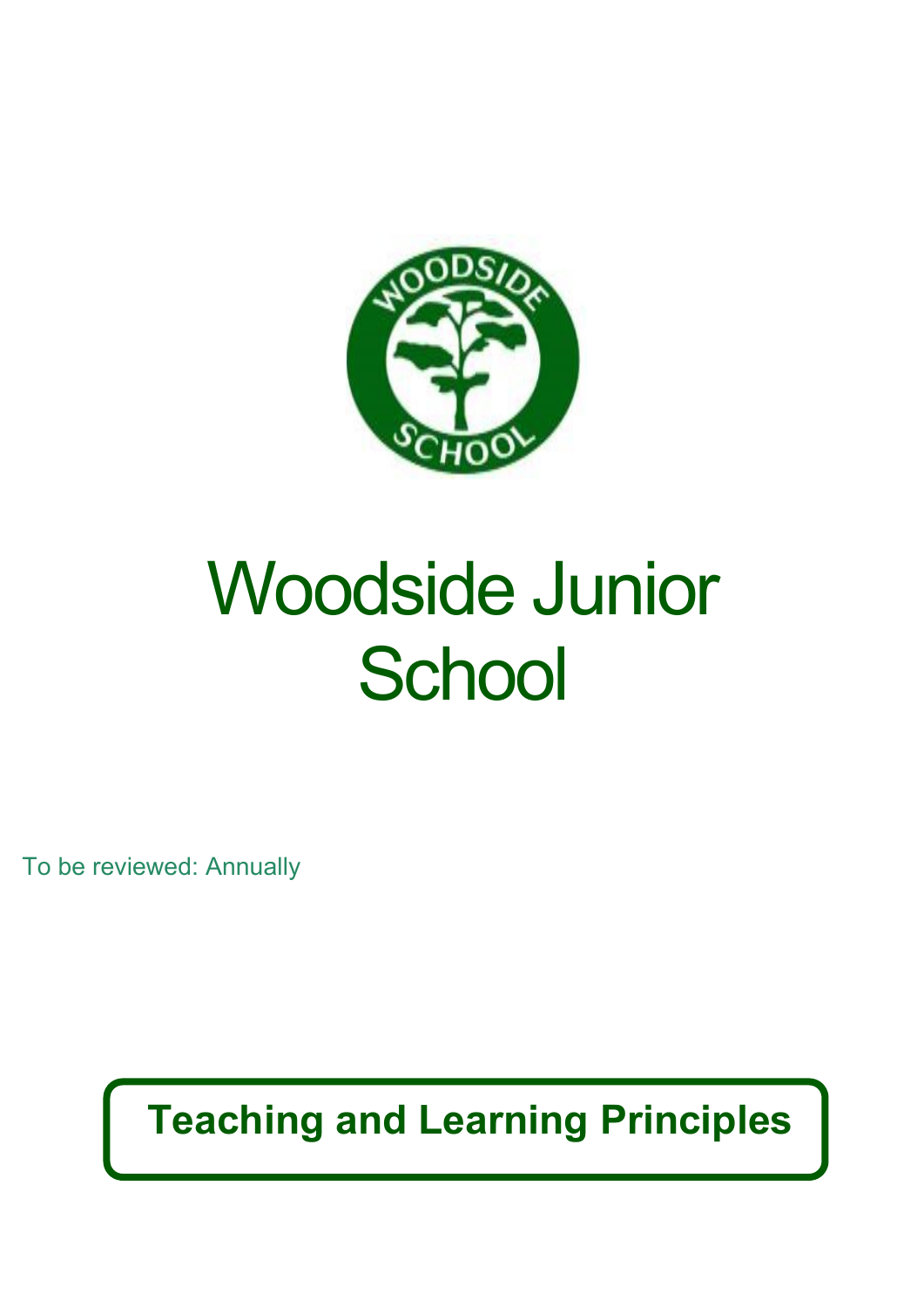# **Introduction**

These procedures have been created by and agreed upon by the staff. At Woodside School we are committed to high quality teaching and learning to raise standards of achievement for all groups of children. All teachers have been consulted in developing these procedures, which summarise expectations and common working practices. They reflect what has been agreed in terms of approach and consistency and make explicit the best practice to which the school aspires.

#### **Principles of Teaching and Learning**

Learning is the purpose of the whole school and is a shared commitment. Working in partnership with all stakeholders, we aim to:

- provide a supportive, positive, healthy, caring and safe environment, which has high expectations and values all members of the school community;
- recognise the needs and aspirations of all individuals and provide opportunities for all pupils to make the best possible progress and attain the highest personal achievements;
- ensure children can develop as literate, numerate and technologically competent individuals, within a broad, balanced, exciting and challenging curriculum;
- provide rich and varied contexts and experiences for pupils to acquire, develop and apply a broad range of knowledge, skills and understanding;
- provide a curriculum which promotes the spiritual, moral, social, cultural, physical, mental and emotional development of the pupils;
- develop individuals with lively, enquiring minds, good thinking skills and oracy, self-respect, selfdiscipline and positive attitudes;
- encourage all children to be enthusiastic and committed learners, promoting their self -esteem, selfworth and emotional well-being;
- develop children's confidence and capacity to learn and work independently and collaboratively;

# **Planning**

At Woodside Junior School we are committed to following the programmes of study as required by the National Curriculum 2014. We follow a cross curricular approach to learning, where some subjects are taught through a topic and some are covered as discrete subjects. Regular staff meetings are used to discuss various aspects of the curriculum and to ensure consistency of approach and standards. Curriculum is enriched by extra-curricular activities such as Forest School, Mini-Enterprise, visits to places of interests linked to the school curriculum, visitors and 'off-curricular' days.

Termly/half-termly plans are on the teachers' shared drive and teachers produce weekly plans for English and mathematics. Plans are based upon previous assessment data, pupil need and subject expectation. Curriculum time can be planned as continuous study throughout the term, or as blocks of study. At Woodside School we are committed to raising standards of basic skills i.e. ability to read, write and speak in Standard English and to use mathematics at a proficient level to facilitate learning across the curriculum.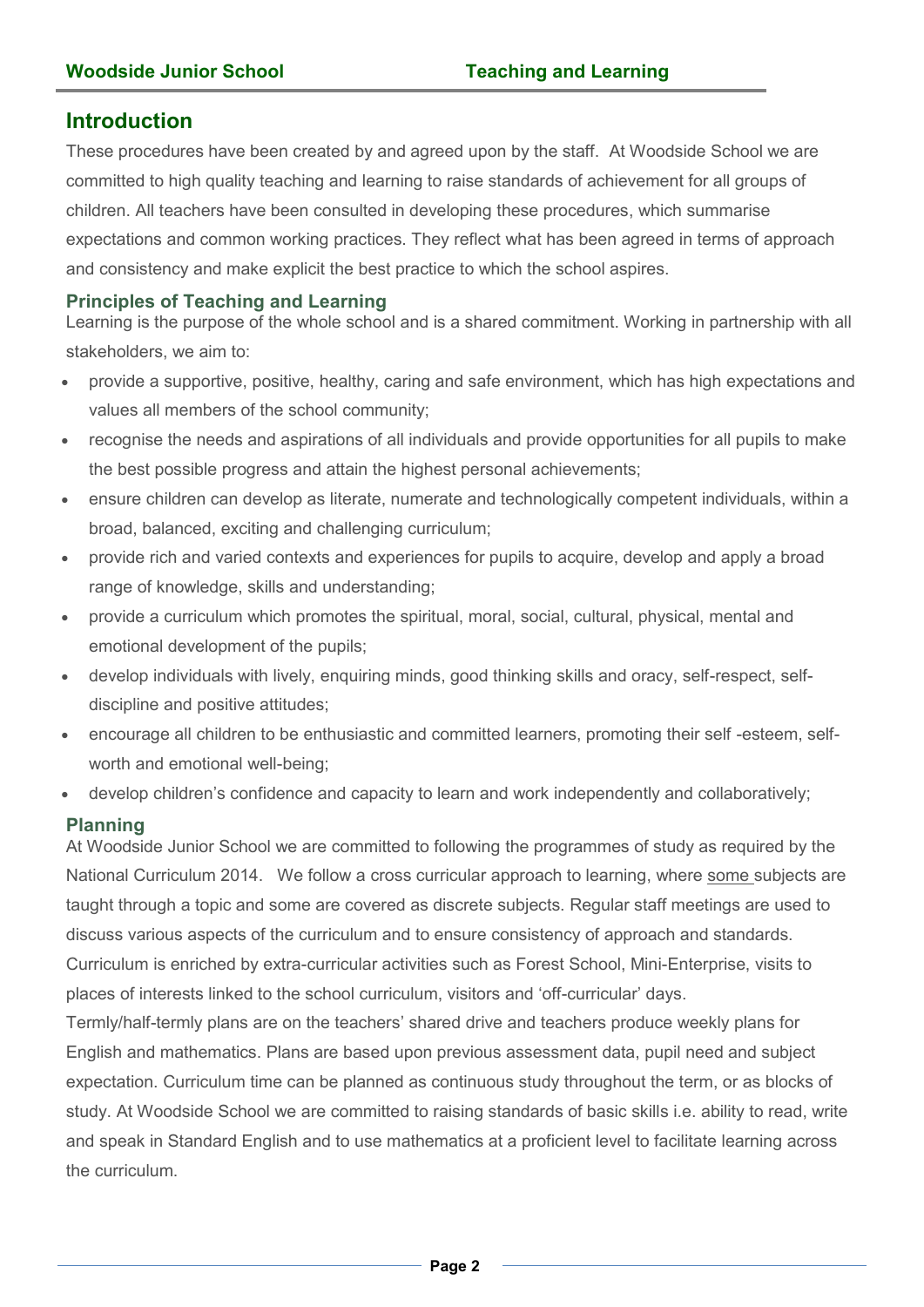## **Organisation**

The learning environment is managed in such a way as to enable different styles of learning. Opportunities are made for:

- whole class teaching;
- outdoor learning;
- group work, organised according to appropriate criteria (i.e. ability, mixed ability, friendship, etc.);
- one to one teaching;
- collaborative learning in pairs or groups;
- independent learning.

All areas of the learning environment are planned for, including, where appropriate, the outside areas. This ensures opportunities for a range of practical activities, which will develop appropriate knowledge, skills and understanding. The classrooms are organised to enable learning and the development of independence. The school uses learning walls to aid children's learning.

Classroom support is available in the form of both learning support assistants and volunteers. These are used at the discretion of the class teacher. Volunteer helpers assist with the many aspects of school life, including supporting reading and providing assistance with school visits. Students from the local sixth forms are welcomed into our school.

Each child is given an opportunity to have work displayed during the school year. Sustained effort, including drafting and reworking, is encouraged to enhance standards. School events such as performances and assemblies are seen as opportunities for all pupils to demonstrate their own best performance.

#### **Differentiation**

All staff have the highest possible expectations of individual learners. Teachers differentiate the curriculum according to individual needs by:

- pace;
- content;
- task:
- relevance;
- resources;
- extension;
- autonomy;
- outcome:
- teacher/adult support.

Differentiated tasks are detailed in weekly planning. Pupils with additional needs (including special educational needs) receive support provided by learning support assistants during lessons as well as via 1:1 tuition and additional interventions. The school support the use of 'fluid interventions' based on class teachers assessments of children's learning. . Additionally, advice is sought from relevant external support agencies when and where the need demands it.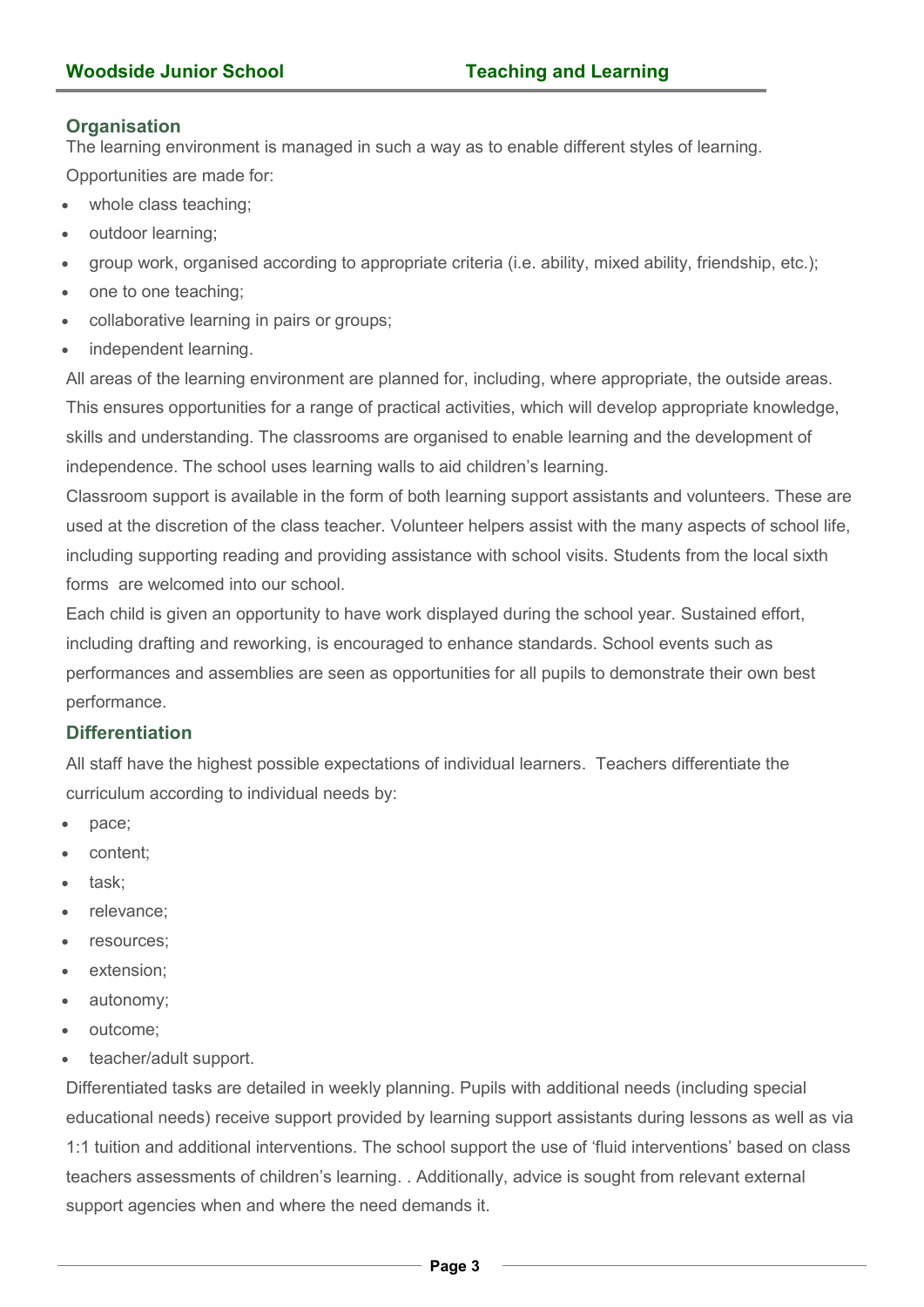## **Homework**

Woodside's agreed practice for homework is that:

- homework is set on a regular basis, for all years
- homework will generally follow on from work which has taken place in class but may take many different forms, including reading, learning multiplication facts and spellings.
- homework may sometimes consist of preparation for work yet to be done;
- children should understand exactly what they are expected to do, how to do it, and how long it should take;
- homework may sometimes involve the participation of the parents;
- children who have made insufficient effort during class time may occasionally be asked to complete work at home or during lunchtime.

#### **Teaching Strategies and Styles**

In order to ensure equality of access and effective matching of tasks to needs, Woodside staff employ a variety of teaching strategies in any one session. These include:

- provision of an integrated curriculum;
- discussion and questioning (open and closed as appropriate);
- previewing and reviewing work;
- didactic teaching;
- interactive teaching;
- listening;
- brainstorming;
- providing opportunities for reflection by pupils;
- demonstrating high expectations;
- providing opportunities for repetition/reinforcement;
- providing encouragement, positive reinforcement and praise;
- making judgements and responding to individual need;
- intervening, as appropriate, in the learning process in order to encourage development;
- providing all children with opportunities for success;
- using a range of communication strategies verbal and non-verbal.

Learning activities ought to show a balance in terms of individual, group and whole class work. The emphasis of our procedures is on a good variety of experiences and we encourage children increasingly to take an active role in their own learning, for example:

- investigative work is used:
- children are encouraged to communicate findings in a variety of ways;
- opportunities are provided for children to become involved in decision making and to take responsibility, along with staff, for their own learning.

At Woodside School we recognise the importance of key skills. Opportunities are made available across the curriculum to develop: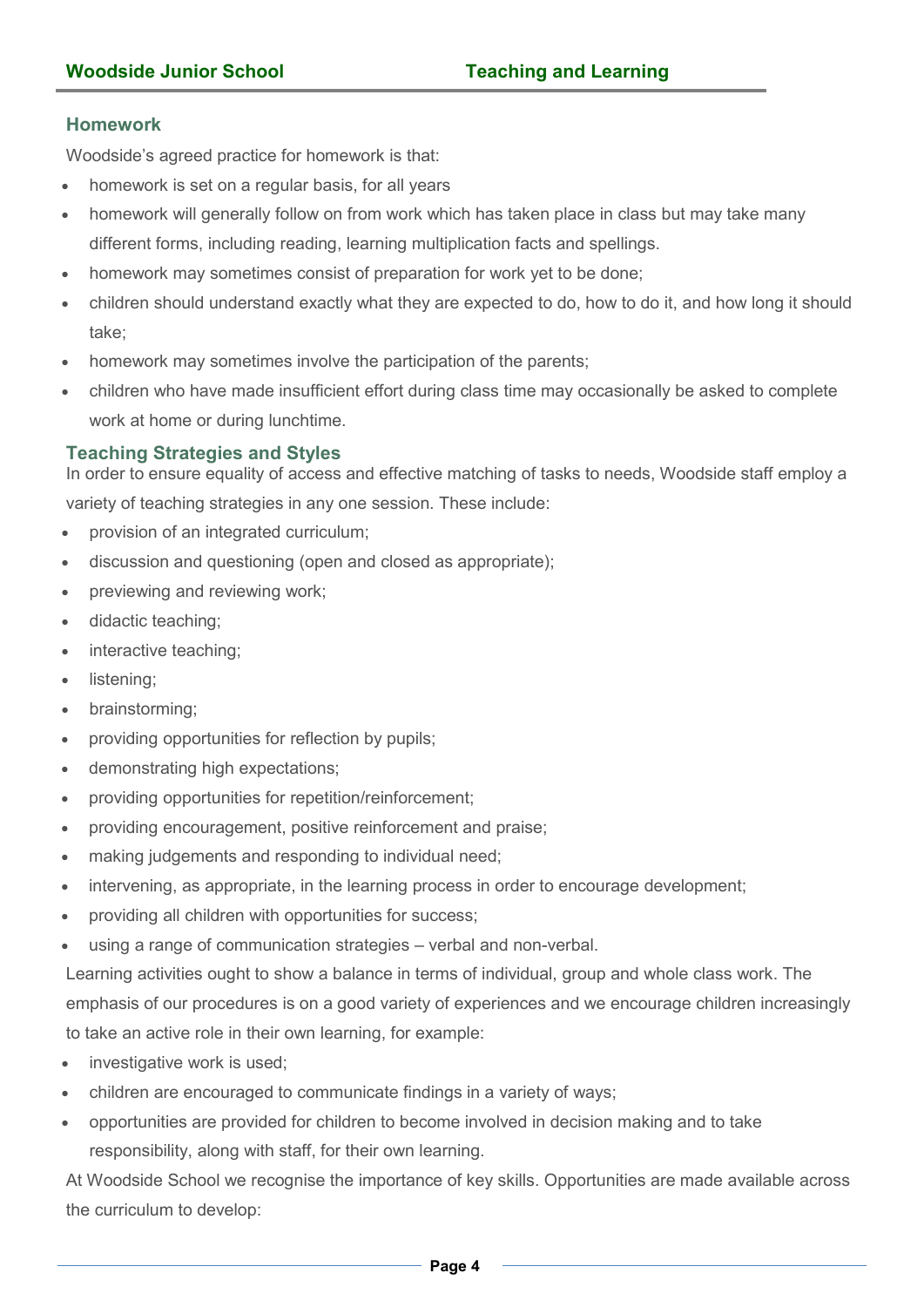- application of number;
- communication;
- computing skills
- problem solving;
- working with others;
- improving own learning and performance.

Thinking skills are developed across the curriculum. This includes:

- creative thinking;
- enquiry;
- information processing;
- reasoning;
- evaluation.

# **Learning Processes and Learning Styles**

Children enter school at different stages of development. Children learn in different ways and at different rates of progress. In the course of learning, children develop their skills through a variety of processes and learning styles. These include:

- investigation;
- experimentation;
- listening;
- observation:
- talking and discussion;
- asking questions;
- practical exploration and role play;
- retrieving information;
- imagining:
- repetition;
- problem-solving;
- making choices and decision-making.

At Woodside School we aim to provide opportunities to develop a wide range of learning styles. We recognise that each child has a unique way of learning and that learning preference is affected by previous experience, competence, confidence, beliefs and values.

Planning will incorporate as many styles of working as possible. These styles include:

- individual learning;
- collaborative learning in small groups, or pairs;
- one to one learning with an adult, or more able pupil;
- whole class:
- independent learning.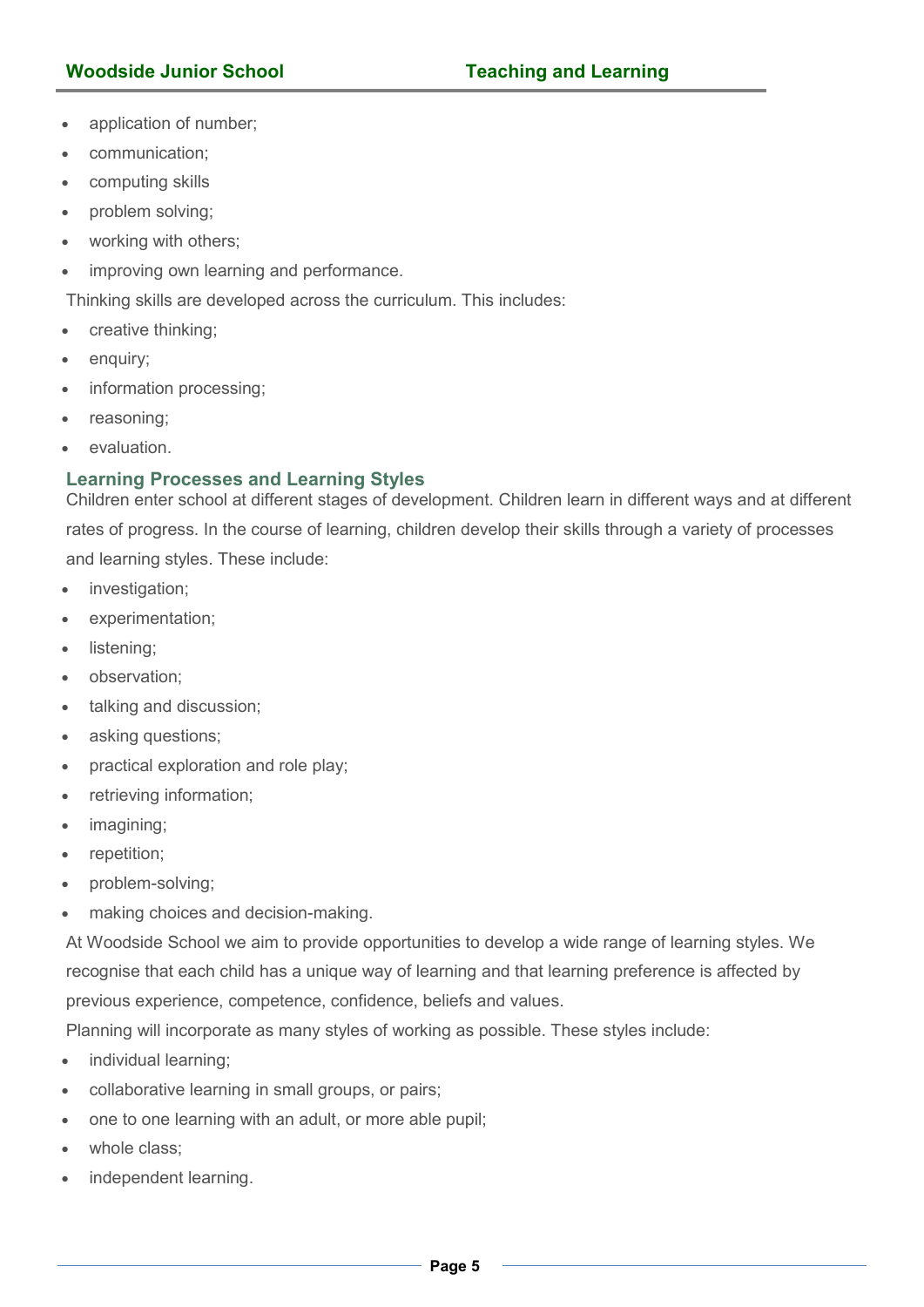Group work may include friendship, matched ability, mixed ability, etc., appropriate to the activity. Collaborative learning is encouraged, although some periods of the day may be set aside for silent work.

Teachers at Woodside feel that pupils learn best when:

- $\bullet$  they are happy, healthy and alert receptive and positive
- they are interested and involved learning is relevant and stimulating
- the purpose of a task is understood they understand why they are doing it
- they feel secure in terms of environment, relationships and learning
- they feel valued teachers and other adults care about their development as learners
- they have opportunities to explore and take risks
- they are actively involved, making choices and taking responsibility in their learning
- they have an element of control and can work with independence
- they receive positive feedback and praise for achievements
- the learning environment is well-organised and resources are easily accessed
- tasks are differentiated and matched to the child's learning needs
- learning is built on existing knowledge and experience clearly defined small steps
- they have opportunities to talk about their work, reflecting, discussing and sharing ideas
- the teacher is knowledgeable, enthusiastic and motivated
- they have clearly defined targets which they can successfully achieve e.g. appropriate time scale Successful teaching takes account of children's prior learning and must ensure continuity and

progression.

Linked to the above, successful teaching is:

- confident teachers have a clear understanding of subject knowledge and setting objectives
- high expectation there is high expectation of success
- well planned there is differentiation with methods and organisation strategies which match curricular objectives and needs of all pupils
- interactive pupil's contributions are encouraged, expected and extended
- characterised by high quality oral work
- well paced there is a sense of urgency, driven by the need to make progress and succeed
- informed by assessment outcomes

#### **Resources**

Classroom and central resources are the responsibility of classroom teachers and subject leaders who ensure that:

- there is a range of appropriate resources available, for which pupils can select materials suitable to the task in hand;
- all children know where classroom resources are kept and the rules about their access and use;
- children are encouraged to act independently in choosing, collecting and returning resources where appropriate;